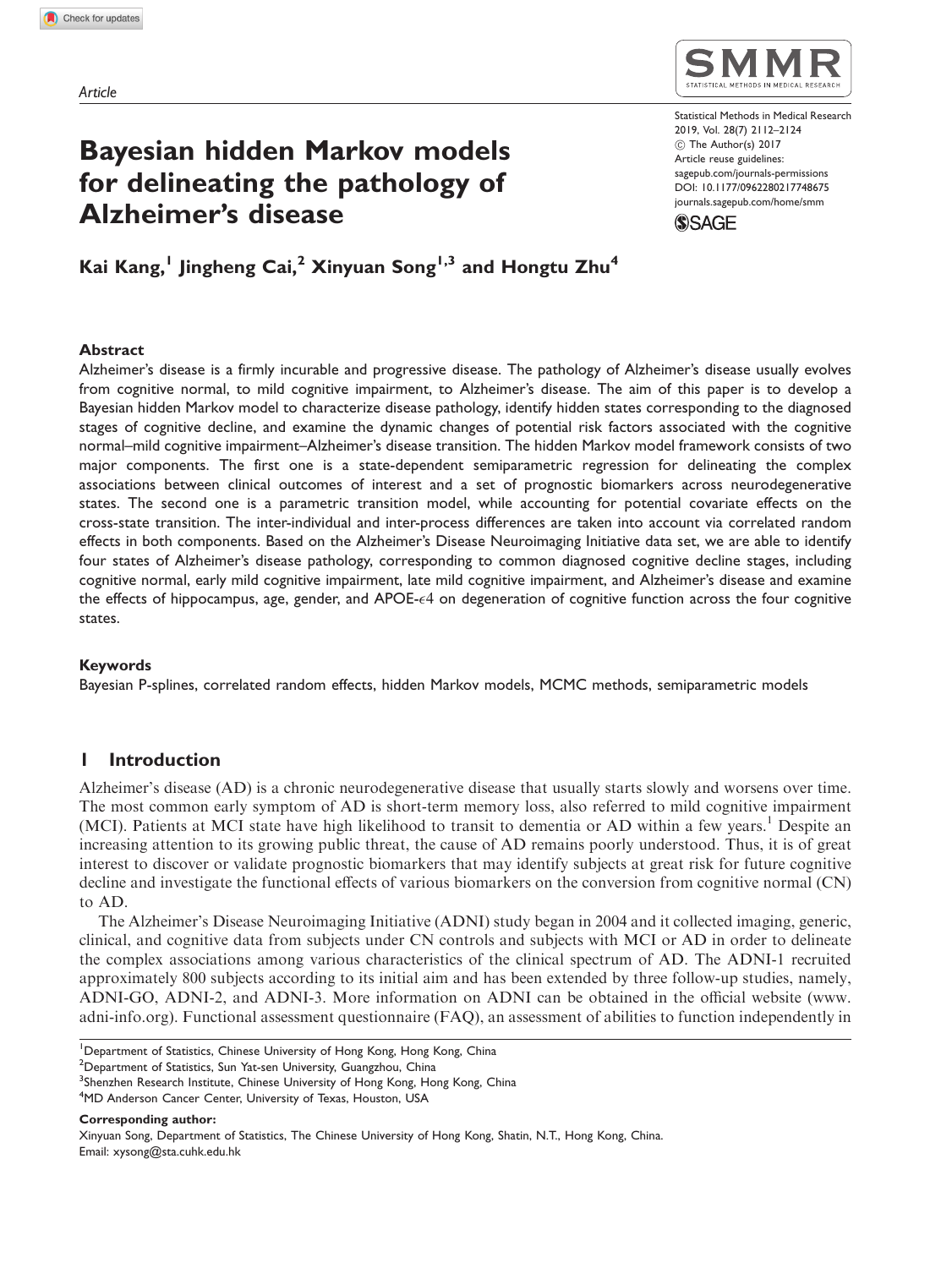daily life, is widely used to monitor the decline of cognitive ability over time. Patients with higher FAQ scores have lower cognitive ability. The FAQ scores of each subject were obtained at baseline and then every 6 months across 9 years multiple study phases. Figure 1 plots the individual trajectories of FAQ scores for 20 randomly selected samples, which were initially diagnosed as CN, MCI, and AD, respectively. The cognitive decline patterns are apparently distinct over the groups, suggesting at least three (and probably more) distinct neurodegenerative states existent underlying the observations of FAQ score. Thus, for this longitudinal study, several central questions are naturally raised as follows: (1) How many hidden pathophysiological states exist in the progression of AD? (2) Which factors should contribute to the neurodegenerative pathology from one state (e.g., MCI) to another (e.g., AD)? (3) Whether the identified risk factors are equally good predictors of cognitive decline at each state? Given these questions, there is a particular need for the development of statistical models that delineate cognitive decline in terms of the pathophysiological states of AD.

Hidden Markov models (HMMs) are well suited to the characterization of longitudinal data in terms of a set of hidden states.<sup>2–4</sup> HMMs consist of two components: a transition model to describe the dynamic transition of hidden states and a conditional regression model to examine state-specific covariate effects on responses. Owing to their ability to simultaneously reveal the longitudinal association structure and dynamic heterogeneity of the observed process, HMMs and their variants have attracted significant attention from the medical, behavioral, social, environmental, and psychological sciences.<sup>4–9</sup> In particular, HMMs have previously been applied to investigate diseases progression to identify latent pathophysiological states. For instance, Albert et al.<sup>10</sup> used HMMs to analyze multiple sclerosis disease across relapse and remission states (see also Altman and Petkau;<sup>11</sup> Altman<sup>12</sup>). Ip et al.<sup>13</sup> identified 10 disable states on the basis of a 10-year follow-up study of late-life disability in elder adults, and examined the patterns and risk factors for transition among disable states. Song et al.<sup>14</sup> revealed the dynamic change of treatment effectiveness in preventing cocaine use across three cocaine addiction states.

Despite the rapid development and wide applications of HMMs, existing literature has mainly focused on parametric HMMs, in which the forms of covariate effects on responses and on transition probabilities are pre-specified. One problem of parametric models is that they may be too restrictive to reflect correctly the reality



Figure 1. ADNI-1 data analysis results: individual trajectories of functional assessment questionnaire scores for 20 randomly selective samples whose baseline states are cognitive normal, mild cognitive impairment, and Alzheimer's disease, respectively.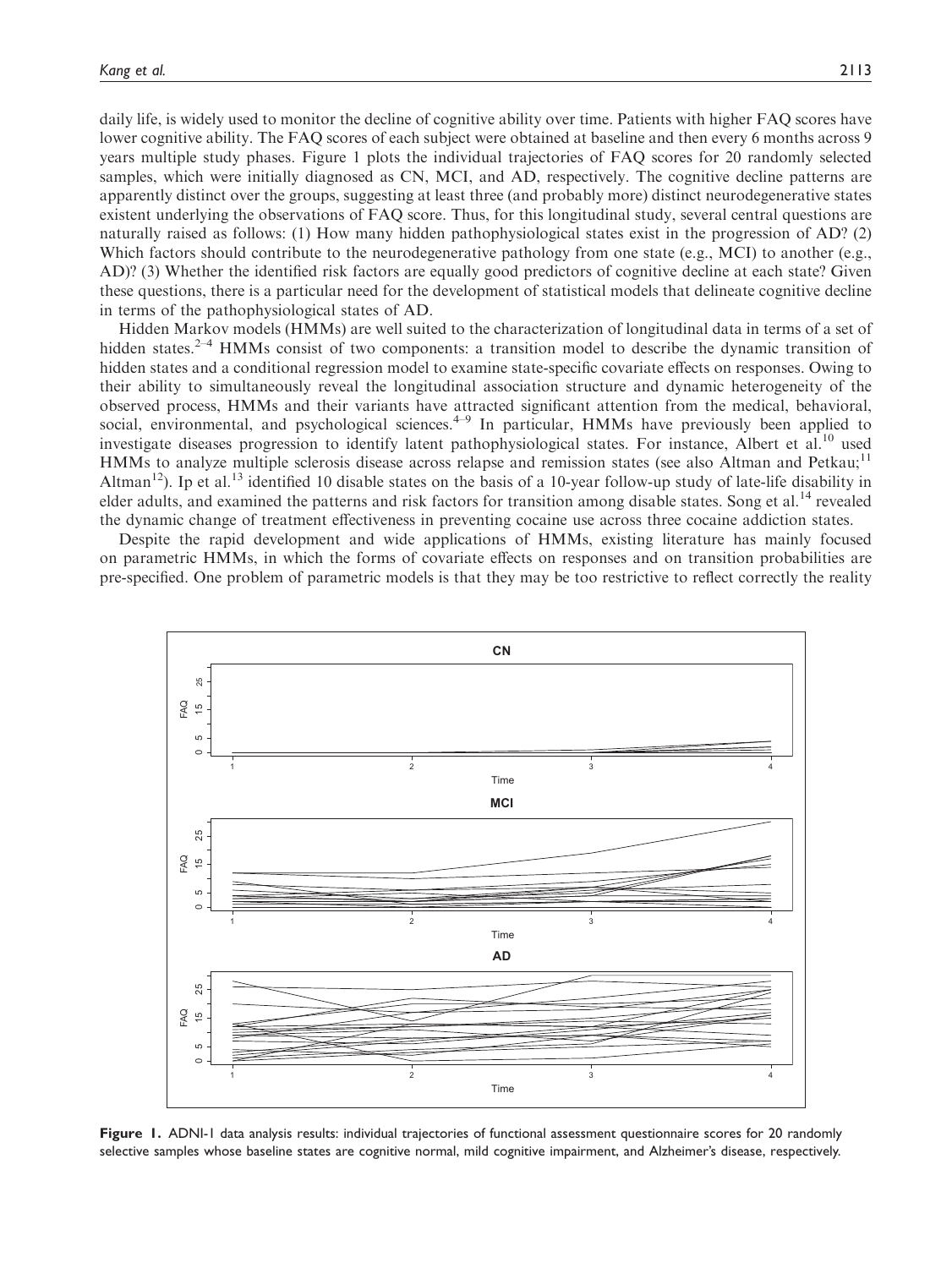because the complex relationships among variables are seldom known a priori, and a pre-specified parametric form tends to overlook the subtle pattern of a function. A more comprehensive analysis can be performed by incorporating nonparametric functions into HMMs so that the functional effects of interest can be discovered. One of a few exceptions in this direction is the development of Yau et al.,<sup>15</sup> which considered a Bayesian nonparametric HMM, in which the sampling distribution of the observations arising in each state was assumed unknown and formulated through a mixture of Dirichlet process (DP) model. Although such an approach enables the nonparametric modeling of the distribution of an observed process, it cannot reveal the functional effects of potential predictors on the outcome of interest.

In this study, we propose a Bayesian HMM to analyze the ADNI-1 data set. Similar to conventional HMMs, the proposed model consists of two major components. The first component is a state-dependent semiparametric regression to investigate linear and nonlinear covariate effects on the clinical outcome of cognitive decline (e.g., FAQ score). The second component is a mixed continuation-ratio logit transition model to examine covariate effects on the probabilities of transitioning among neurodegenerative states. We introduce a random effect in both models in order to account for interindividual differences and allow the random effects to be dependent by assigning a joint distribution for them. Such joint random effects enable the model to accommodate the situation where some omitted factors influence both the observed process and the hidden transition process.<sup>16,17</sup> We develop a full Bayesian approach, along with Bayesian P-splines procedure and Markov chain Monte Carlo (MCMC) methods, for statistical inference. Available works in Bayesian HMMs include, but are not limited to, Scott et al.<sup>6</sup> for investigating the health state of schizophrenia and comparing the effectiveness of two antipsychotic medications for schizophrenia, Yau et al.<sup>15</sup> for relaxing the distribution assumption of the observation process through a DP model, Scott<sup>18</sup> for introducing recursive computing and MCMC sampling into HMMs, and Johnson and Willsky<sup>19</sup> for analyzing sequential data in an unsupervised setting with the use of a hierarchical DP hidden semi-Markov model. Nevertheless, these studies were developed either in the parametric setting or for the purpose of extending the distributional assumptions on observed and/or hidden processes. To our knowledge, this study is the first to investigate the neurodegenerative pathology of AD and examine the possible functional effects of its potential risk factors in each pathophysiological state of AD.

The rest of this article is organized as follows. Section 2 defines the model and discusses model identifiability issues. Section 3 introduces the Bayesian inference procedure. Section 4 illustrates the use of the proposed model in the analysis of the ADNI data set. Section 5 demonstrates the empirical performance of the proposed methodology through a simulation study. Section 6 concludes the paper. Technical details are provided in the online Appendix.

## 2 Model description

The proposed model consists of two major components, including a conditional semiparametric regression model and a continuation-ratio logit transition model, as detailed below.

# 2.1 Conditional semiparametric regression model

Let  $y_{it}$  with subject  $i = 1, \ldots, n$  at  $t = 1, \ldots, T$  be the observation process. The hidden state process,  $Z_{it}$ , which takes values in  $\{1, \ldots, S\}$ , is assumed to follow a first-order Markov chain. Given the hidden state  $Z_{it} = s$ , the conditional semiparametric regression model is defined as follows

$$
[y_{it}|Z_{it} = s] = \mu_s + \gamma_s^T \mathbf{c}_{it} + \sum_{j=1}^q f_{sj}(x_{it,j}) + w_{i1} + \delta_{it}
$$
(1)

where  $\mu_s$  is a state-specific intercept,  $\gamma_s = (\gamma_1, \dots, \gamma_r)$  is a state-specific vector of fixed effect of discrete covariates,  $f_{sj}(\cdot)$ s are state-specific unknown smoothing functions,  $\mathbf{c}_{it} = (c_{it,1}, \dots, c_{it,r})^T$  and  $\mathbf{x}_{it} = (x_{it,1}, \dots, x_{it,q})^T$  are  $r \times 1$ vector of discrete covariates and  $q \times 1$  vector of continuous covariates, respectively,  $w_{i1}$  is a subject-specific random effect,  $\delta_{it}$  is a random residual independent of  $y_{it}$ , and  $[\delta_{it} | Z_{it} = s] \sim N[0, \psi_s]$ .

The conditional model defined by equation (1) extends the parametric regression to allow the additive nonparametric functions of covariates, so that the functional effects of interest can be discovered. Such nonparametric modeling provides great flexibility in fitting nonlinear effects whose forms need not be specified a priori. When used as an exploratory tool, the proposed model is able to help users to visually examine and interpret the functional effects of potential predictors on the response of interest. Moreover, the subject-specific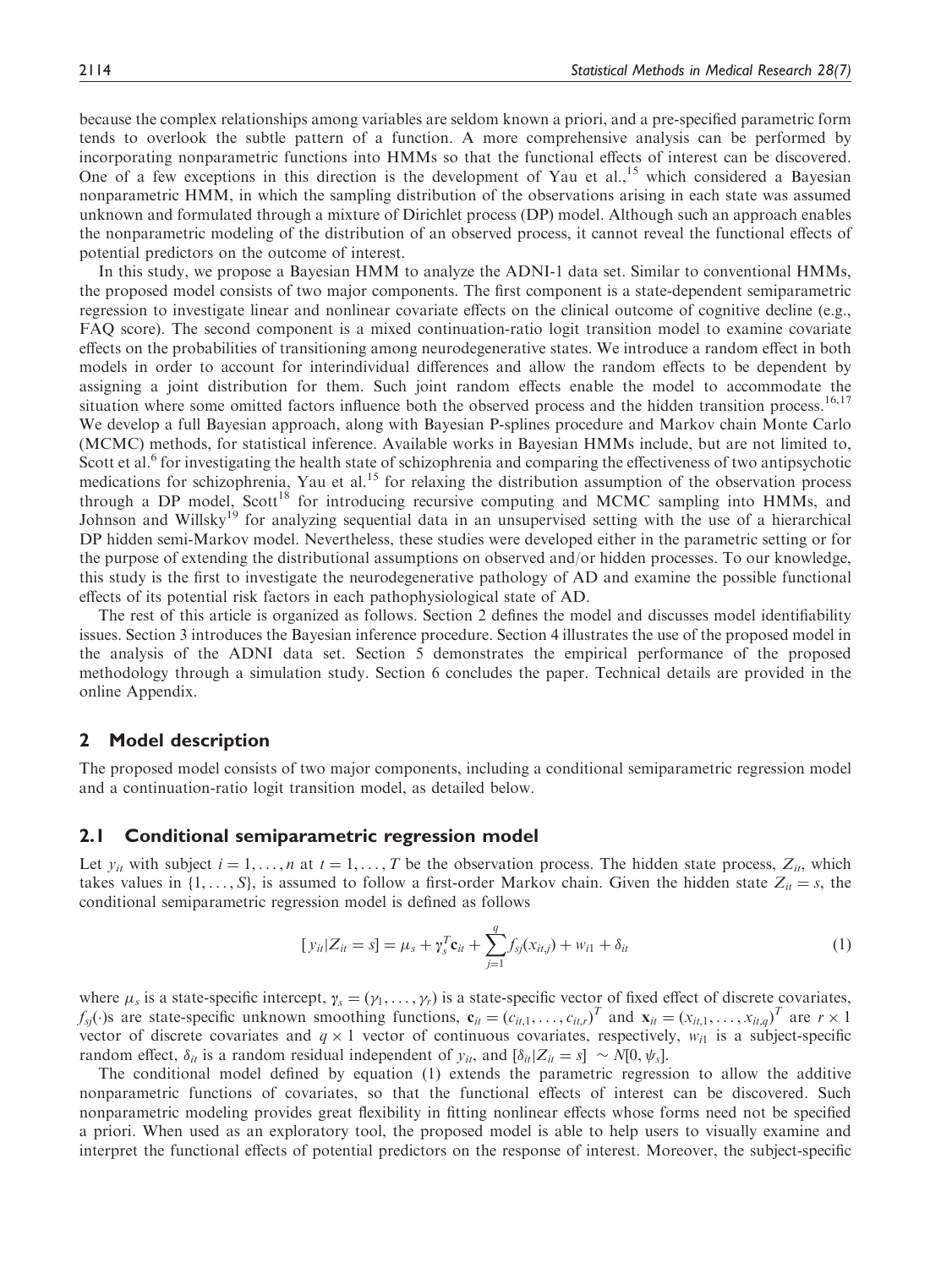random effect  $w_{i1}$  permits additional dependencies elicited from other sources and thus avoids a large number of hidden states caused by possible residual correlation among responses.

# 2.2 Continuation-ratio logit transition model

Let  $p_{itus}$  denote the transition probability from state  $Z_{i,t-1} = u$  at occasion  $t-1$  to state  $Z_{it} = s$  at occasion t for individual i. Based on the assumption of the first-order Markov chain, we have

$$
p_{itus} = P(Z_{it} = s | Z_{i1}, Z_{i2}, \dots, Z_{i,t-1} = u) = P(Z_{it} = s | Z_{i,t-1} = u)
$$
\n(2)

The initial distribution of  $Z_{i1}$  is assumed to be a multinomial with probabilities  $(\tau_1, \ldots, \tau_S)^T$  such that  $\tau_s \ge 0$  and  $\sum_{s=1}^{S} \tau_s = 1$ . The distribution of  $\{Z_{it}\}_{t=1}^{T}$  is then fully determined by the transition probabilities and the distribution of the initial state.

In the study of disease progression, the hidden states can often be naturally ranked (e.g., CN, MCI, and AD can be ranked from the best to the worst cognitive condition). Thus, we assume that the hidden states  $\{1, \ldots, S\}$  are ordered and  $\vartheta_{itus} = P(Z_{it} = s | Z_{it} \ge s, Z_{i,t-1} = u)$ . Then, the transition across the ordered states can be described by continuation-ratio logits<sup>20</sup> as follows: For  $t = 2, ..., T$ ,  $s = 1, ..., S - 1$ , and  $u = 1, ..., S$ 

$$
\log \left( \frac{P(Z_{it} = s | Z_{i,t-1} = u)}{P(Z_{it} > s | Z_{i,t-1} = u)} \right) = \log \left( \frac{p_{itus}}{p_{itu,s+1} + \dots + p_{ituS}} \right) = \log \left( \vartheta_{itus} \right)
$$
(3)

The parameterization in equation (3) is intended to facilitate the interpretation of transition to a state rather than to a better one. To examine the effects of potential predictors on the transition probabilities, we consider a continuation-ratio logit transition model as follows

$$
logit(\vartheta_{itus}) = \zeta_{us} + \mathbf{\alpha}^T \mathbf{d}_{it} + w_{i2}
$$
 (4)

where  $\zeta_{us}$  is a state-specific intercept,  $\mathbf{d}_{it}$  is a  $h \times 1$  vector of covariates,  $\boldsymbol{\alpha}$  is a  $h \times 1$  vector of regression coefficients that can be interpreted as conditional log odds ratios in a logistic regression,  $w_{i2}$  is a subject-specific random effect that is distinct from but correlated with  $w_{i1}$ , and  $\mathbf{w}_i = (w_{i1}, w_{i2})^T$  is assumed to follow a multivariate normal distribution  $N(0, \Phi)$ . Similar to the proportional assumption in a cumulative logit model,  $\alpha$  in equation (4) is assumed to be independent of  $u$  and  $s$  in order to maintain the order of the hidden states and avoid a tedious transition model, in which every transition elicits a set of parameters for all possible states of origination and destination. This outcome, in turn, greatly reduces the complexity and enhances the interpretability of the transition model. Moreover, unlike the existing literature that usually treats  $w_{i1}$  and  $w_{i2}$  separately, we accommodate their possible correlation by assigning a joint distribution for  $\mathbf{w}_i = (w_{i1}, w_{i2})^T$ . Consequently, the possible correlation between the heterogeneities existent within the two stochastic processes can be appropriately addressed and examined through the covariance matrix  $\Phi$ .

# 2.3 Model identification

The proposed model is not identifiable because of the following three model indeterminacies. The first is caused by the additive nonparametric functions involved in equation (1), in which each unknown function is not identifiable up to a constant. To address this problem, we need to impose constraints on the unknown functions to enforce their integrations in the ranges of predictors to  $zero^{21,22}$  as follows

$$
\int_{\mathcal{X}_j} f_{sj}(x) dx = 0
$$
, for  $s = 1, ..., S$ ,  $j = 1, ..., q$  (5)

where  $\mathcal{X}_j$  is the domain of  $\mathbf{x}_j$ . Let  $\gamma_{sm}$  and  $c_{it,m}$  denote the mth element of  $\gamma_s$  and  $\mathbf{c}_{it}$  in equation (1), respectively. The second model determinacy is caused by the fact that if  $c_{it,m}$  is a constant, then  $\mu_s$ ,  $\gamma_{sm}$ , and  $w_{i1}$  are not simultaneously identifiable. Given that the mean of  $w_i$  is assumed to be 0, we can absorb  $\gamma_{sm}$  into  $\mu_s$  to address the problem. Then, model (1) becomes an identifiable random intercept model with a nested error structure.<sup>23–25</sup> The last model determinacy is the label switching problem elicited by the invariance of the likelihood function to a random permutation of the state labels, which results in a multi-modal posterior under a symmetric prior specification. We follow Frühwirth-Schnatter<sup>26</sup> to conduct a permutation sampler to address this issue.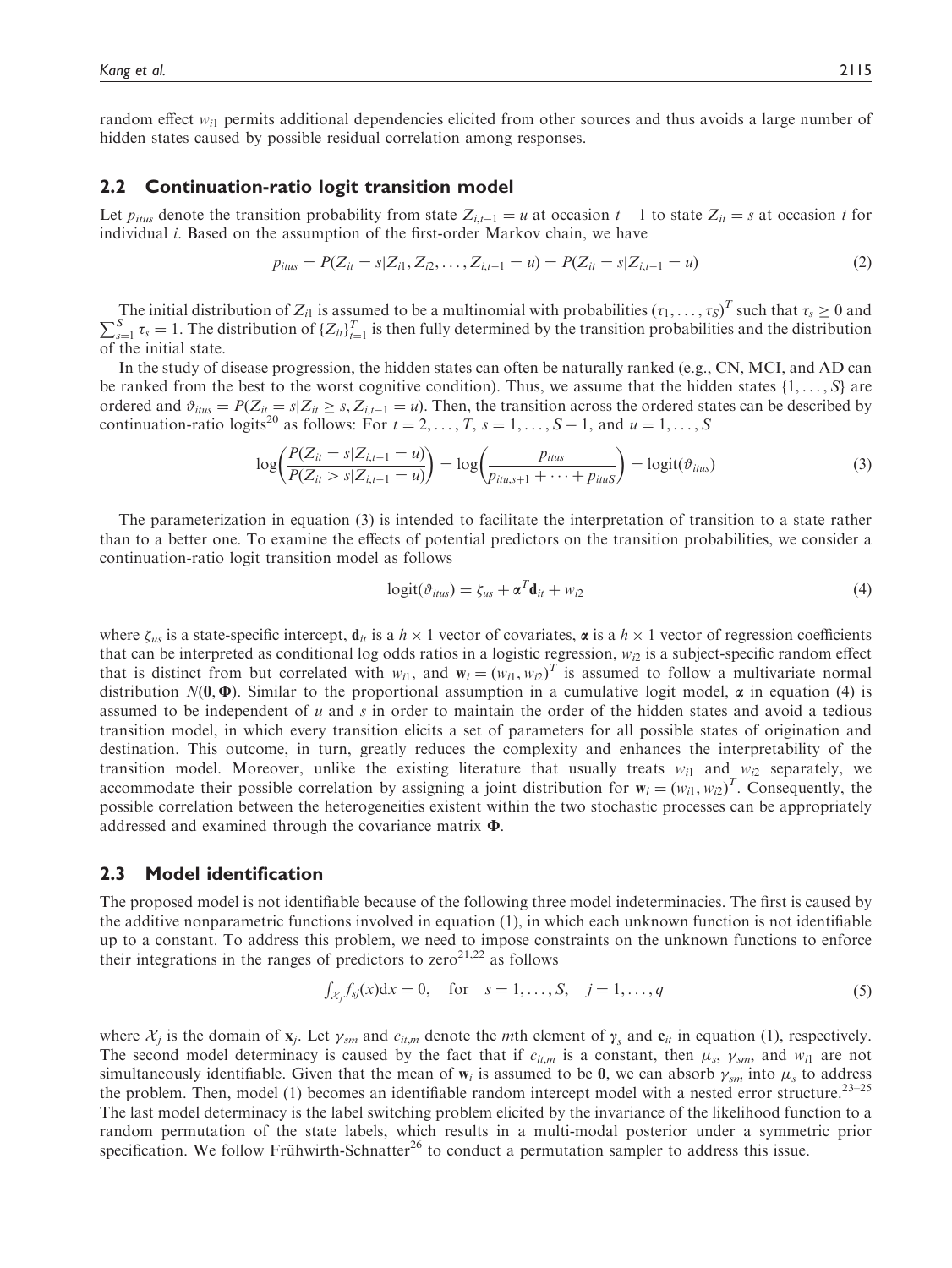# 3 Bayesian inference

# 3.1 Nonparametric modeling

The first critical issue in the Bayesian analysis of the proposed model is to estimate the nonparametric functions involved in equation (1). We consider the use of Bayesian P-splines.<sup>27–29</sup> The basic idea is to estimate the unknown smoothing functions through a sum of B-splines basis functions<sup>30</sup> given a large number of knots in the domains of predictors. Specifically,  $f_s(x_{it,j})$ , the functional effect of the *j*th covariate at state s for subject i at time t, can be approximated as follows

$$
f_{sj}(x_{it,j}) = \sum_{l=1}^{L_{sj}} \beta_{sj,l} B_l(x_{it,j}) = \beta_{sj}^T \mathbf{B}(x_{it,j})
$$
(6)

where L is the number of splines determined by the number of knots,  $\beta_{sj} = (\beta_{sj,1}, \dots, \beta_{sj,L_{sj}})^T$  is the vector of the unknown parameters,  $B(\cdot)$ s' are cubic B-splines basis functions, and  $\mathbf{B}(x_{it,j}) = (B_1(x_{it,j}), \ldots, B_{L_q}(x_{it,j}))^T$ . Usually,  $L_{si}$ taking a value from 10 to 30 provides sufficient flexibility in fitting most smooth functions.

One problem of applying equation (6) to approximate an unknown smooth function is the overfitting caused by the use of a large number of knots. Eilers and Marx<sup>31</sup> suggested the penalization of the coefficients of adjacent B-splines basis functions to prevent the overfitting. Such penalization can be implemented in the Bayesian framework by applying random walk priors to  $\beta_{sj}$ .  $^{25,28,29}$ 

# 3.2 Prior distributions

We assign a truncated Gaussian priors for  $\beta_{si}$  as follows

$$
p(\boldsymbol{\beta}_{sj}|\nu_{sj}) = \left(\frac{1}{2\pi\nu_{sj}}\right)^{L_{sj}/2} \exp\left\{-\frac{1}{2\nu_{sj}}\boldsymbol{\beta}_{sj}^{T}\mathbf{K}_{sj}\boldsymbol{\beta}_{sj}\right\} I(\mathbf{1}_{n_s}^{T}\mathbf{B}_{sj}\boldsymbol{\beta}_{sj} = 0)
$$
(7)

where  $v_{sj}$  is a smoothing parameter for controlling the amount of penalty,  $K_{sj}$  is a penalty matrix derived according to the random walk penalties proposed,  $L_{sj}$  is the rank of  $\mathbf{K}_{sj}$ ,  $\mathbf{1}_{n_s}$  is an  $n_s \times 1$  vector with all elements equal to 1,  $n_s$ is the sample size at state s,  $\mathbf{B}_{sj}$  is the sub-matrix of  $\mathbf{B}_j = [B_l(x_{it,j})]_{n \in \mathbb{R}}$  without the rows where  $Z_{it} \neq s$ , and the truncation term incorporates the identifiability constraint (equation (5)) into the splines approximation (equation (6)).

For the smoothing parameters  $v_{si}$ , we assign a highly dispersed but proper inverse gamma prior as follows

$$
p(v_{sj}^{-1}) \stackrel{D}{=} \text{Gamma}[v_1, v_2] \tag{8}
$$

where  $v_1$  and  $v_2$  are hyperparameters whose values are pre-specified. In this study, we set  $v_1 = 1$  and  $v_2 = 0.005$  to follow a common practice. $22,29$ 

For the parameters involved in the conditional model (1), conjugate-type priors are assigned as follows: for  $s = 1, \ldots, S$ 

$$
p(\mu_s) \stackrel{D}{=} N[\mu_{s0}, \sigma_{\mu s0}^2], \quad p(\gamma_s) \stackrel{D}{=} N[\gamma_{s0}, \sum_{s0}],
$$
  
 
$$
p(\Phi^{-1}) \stackrel{D}{=} \text{Wishart}[\mathbf{R}_0, \rho_0], \quad p(\psi_s^{-1}) \stackrel{D}{=} \text{Gamma}[\tilde{\alpha}_{s0}, \tilde{\beta}_{s0}]
$$
 (9)

where  $\mu_{s0}$ ,  $\sigma_{\mu s0}^2$ ,  $\gamma_{s0}$ ,  $\Sigma_{s0}$ ,  $\tilde{\alpha}_{s0}$ ,  $\tilde{\beta}_{s0}$ ,  $\mathbf{R}_0$ , and  $\rho_0$  are hyperparameters with preassigned values.

For the parameters involved in the transition model (4), we consider Gaussian priors

$$
p(\zeta_{us}) \stackrel{D}{=} N[\zeta_{us0}, \sigma_{\zeta 0}^2], \quad p(\mathbf{\alpha}) \stackrel{D}{=} N[\mathbf{\alpha}_0, \mathbf{H}_{\alpha 0}], \quad p(\tau_s) \stackrel{D}{=} N[\tau_{s0}, \sigma_{\tau 0}^2]
$$
(10)

where  $\zeta_{uso}, \sigma_{\zeta0}^2, \alpha_0, H_{\alpha0}, \tau_{s0}$ , and  $\sigma_{\tau0}^2$  are hyperparameters with preassigned values.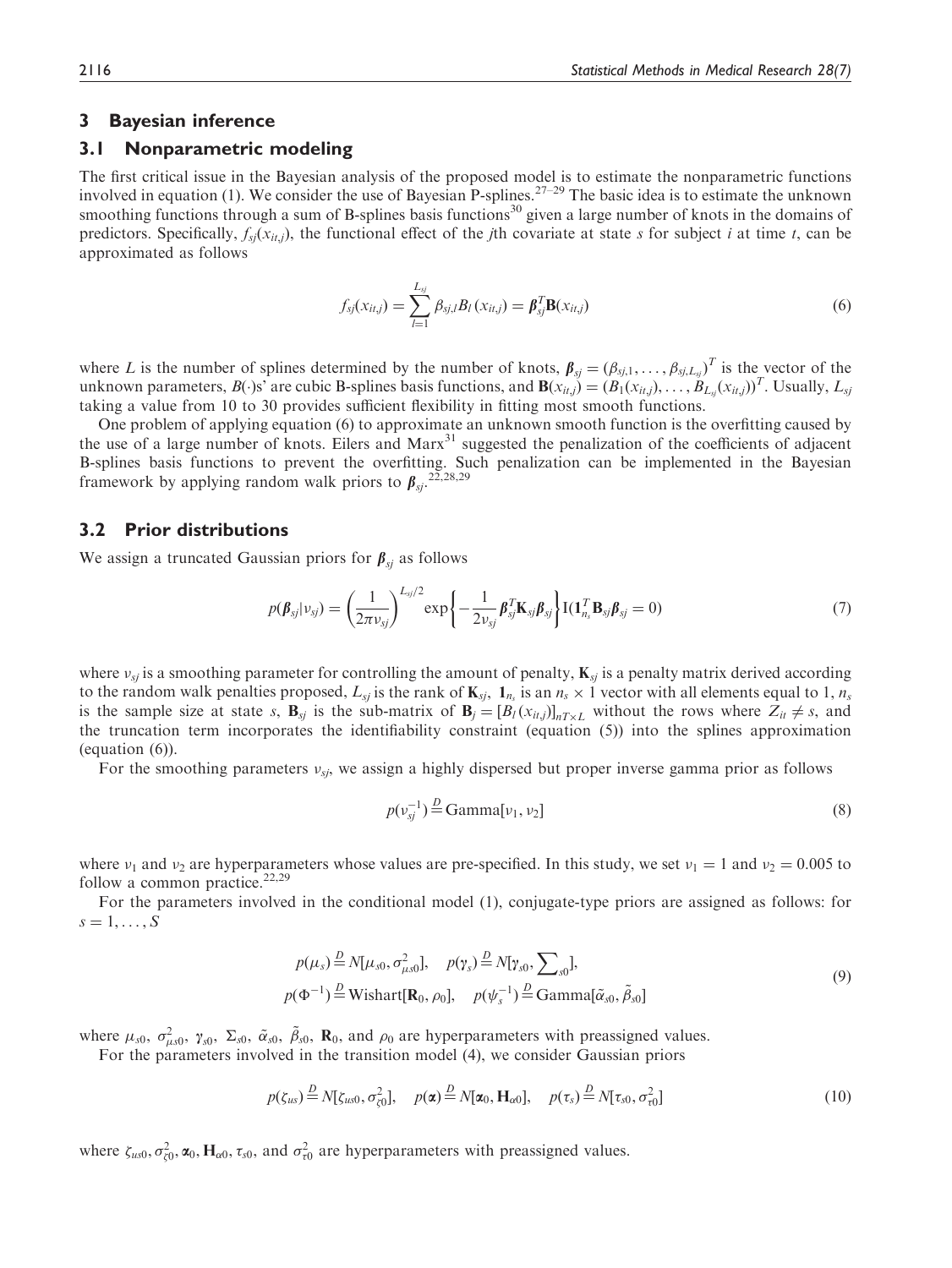# 3.3 Posterior computation

Let  $y_i = (y_{i1}, \dots, y_{iT})^T$ ,  $Y = (y_1, \dots, y_N)$ ,  $Z_i = (Z_{i1}, \dots, Z_{iT})^T$ ,  $Z = (Z_1, \dots, Z_N)$ ,  $W = (w_1, \dots, w_N)$ , and  $\theta$  be the vector of the unknown parameters. The Bayesian estimate of  $\theta$  is obtained by drawing samples from  $p(\theta|Y)$ , which is intractable because of the existence of latent states and random effects. We instead work on  $p(\theta, Z, W|Y)$  and use the Gibbs sampler to implement the posterior simulation. Owing to the nonlinearity of the continuation-logit transition model and the existence of the nonparametric functions in the conditional regression, some full conditional distributions, especially those related to the transition model, have complex forms. MCMC methods, such as the forward filtering and backward sampling algorithm<sup>2</sup> and the Metropolis–Hastings (MH) algorithm,<sup>32,33</sup> are employed to sample from them. The details are provided in the online Appendix.

With the use of posterior samples, the hidden states can be estimated as follows

$$
\hat{Z}_{it} = \arg \max_{s \in \{1, \dots, S\}} P(Z_{it} = s | \mathbf{y}_i, \theta) \approx \arg \max_{s \in \{1, \dots, S\}} \frac{1}{M} \sum_{m=1}^{M} I(Z_{it}^{(m)} = s)
$$
(11)

where  $Z_{it}^{(m)}$  denotes the latent allocation of  $y_{it}$  at the *m*th iteration, and  $\frac{1}{M}\sum_{m=1}^{M} I(Z_{it}^{(m)} = s)$  is the posterior mean of the latent allocations of  $y_{it}$  drawn from the MCMC iterations.

# 3.4 Determination of the number of hidden states

In the applications of the proposed model to the ADNI data set, the states of the Markov chain can often naturally be interpreted as proxies for the neurodegenerative states, although a one-to-one correspondence between nominal HMM states and the clinical cognitive stages diagnosed by doctors is unnecessary. In this regard, a relevant question is how to determine the number of hidden states in the analysis of ADNI data. Celeux et al.<sup>34</sup> explored several versions of deviance information criteria  $(DIC)^{35}$  for model comparison in the presence of incomplete data. They pointed out that  $DIC<sub>4</sub>$  is the best performing one among all the evaluated versions of DIC. In this study, we use  $DIC<sub>4</sub>$  for model comparison as follows

$$
DIC = \overline{D(\theta)} + p_D \tag{12}
$$

where  $D(\theta) = E_{\theta, W, Z}[-2 \log p(Y, W, Z|\theta)|Y]$  is the posterior mean deviance to measure the fit of the model,  $p_D$  is the effective number of parameters to reflect model complexity, and  $p_D = E_{\theta, \mathbf{W}, \mathbf{Z}}[-2 \log p(\mathbf{Y}, \mathbf{W}, \mathbf{Z} | \theta) | \mathbf{Y}] +$  $2E_{W,Z}[\log p(Y, W, Z)]E_{\theta}[\theta|Y, W, Z]]$  The expectations involved in equation (12) can be approximated using the posterior samples collected through MCMC methods.<sup>34,35</sup> The model with the smallest value of DIC is selected.

# 4 ADNI data analysis

We focused on 633 subjects who were obtained from the ADNI-I and followed up at baseline, 6 months, 12 months, and 24 months. For each subject, we included his/her clinical and genetic variables at the four time points. The clinical characteristics include gender  $(0)$  male; 1 = female), age at baseline, and FAQ score. We considered apolipoprotein E (APOE)- $\varepsilon$ 4 as a covariate because it has been identified as a risk factor for early onset of AD.<sup>36</sup> APOE- $\varepsilon$ 4 is coded as 0, 1, and 2, denoting the number of APOE- $\varepsilon$ 4 alleles. Furthermore, the logarithm of the ratio of hippocampal volume over whole brain volume was included as a covariate because published reports $37-39$ revealed that the atrophy of the hippocampal formation was a significant diagnostic marker of clinical dementia. The aims of this ADNI data analysis are (I) to identify the hidden states of the neurodegenerative pathology, (II) to reveal potential covariates that influence the between-states transition, and (III) to investigate the linear and/or functional covariate effects on cognitive decline across the hidden states of the AD progression.

We fitted the proposed model with the FAQ score as the response  $y_{it}$ , age and hippocampus that are directly associated with the FAQ score as covariates in  $x_{it}$ , and typically individual characteristics, such as gender and APOE- $\epsilon$ 4, as covariates in  $\mathbf{d}_{it}$ . Three continuous variables, FAQ score, hippocampus, and age, were standardized prior to analysis. We first determined the number of hidden states. We considered five competing models  $M_k$ ,  $k = 1, \ldots, 5$ , where  $M_k$  represents a model with k states. A total of 24 equidistant knots were used to construct cubic P-splines, and the second-order random walk penalties were used for the Bayesian P-splines to estimate the unknown smooth functions. Given the lack of prior information, we assign the hyperparameters in equations (9) and (10) to reflect vague prior information as follows:  $\mu_{s0} = \zeta_{u0} = \tau_{s0} = 0$ ,  $\sigma_{\mu s0} = \sigma_{\zeta 0}^2 = \sigma_{\tau 0}^2 = 1$ ,  $\tilde{\alpha}_{s0} = 9$ ,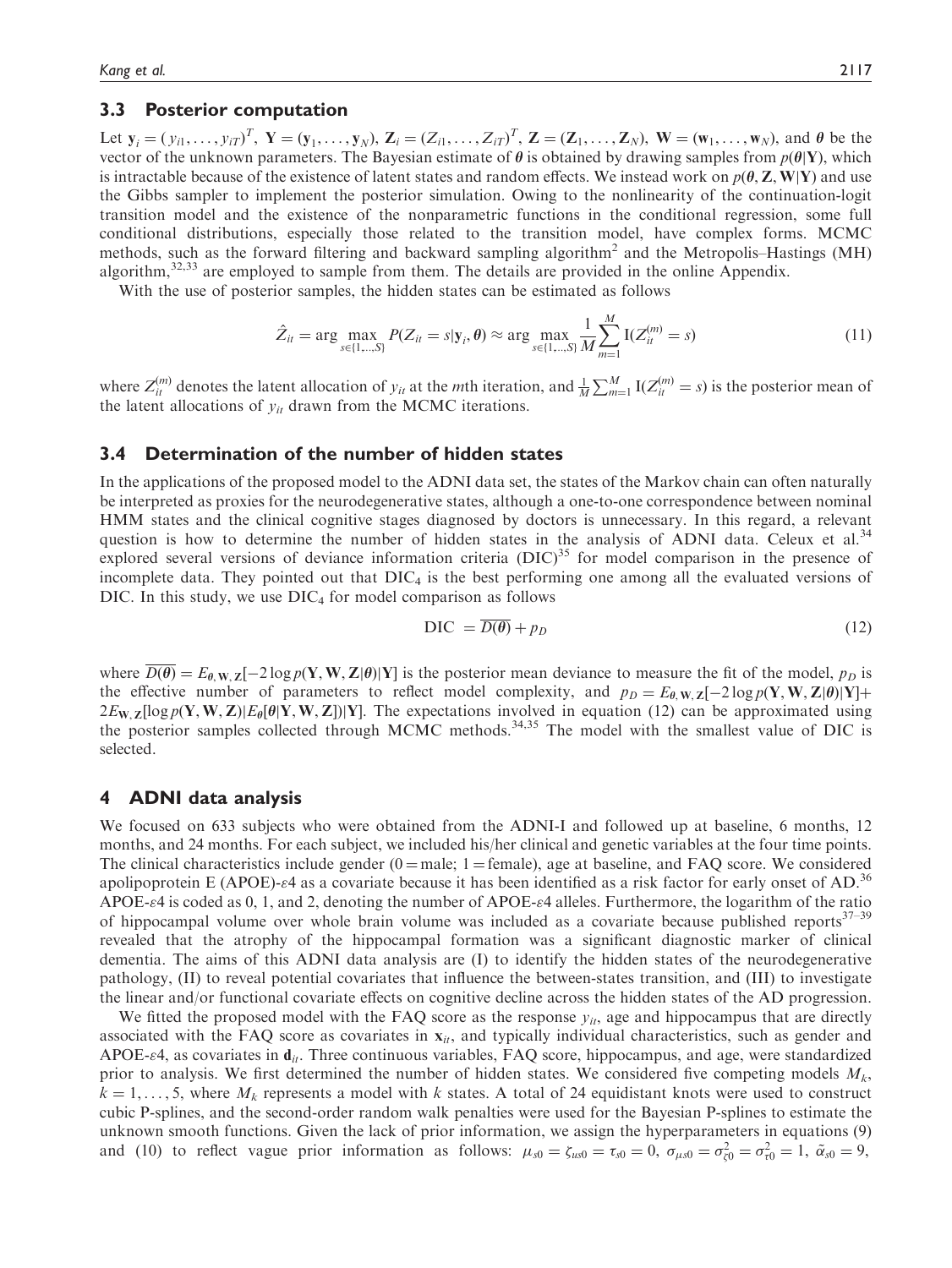$\tilde{\beta}_{s0} = 4$ ,  $\rho_0 = 7$ ,  $\mathbf{R}_0 = 4\mathbf{I}_2$ ,  $\{\alpha_0 \text{ is a vector with all elements being zero, and } \mathbf{H}_\alpha = \mathbf{I}_3$ , where  $\mathbf{I}_r$  is a *r*-dimensional identity matrix. We used the random permutation sampler to search for a suitable identifiability constraint to solve the label switching problem. The MCMC algorithm converged within 2000 iterations for all competing models. We collected a total of 10,000 observations after discarding 10,000 burn-in iterations to calculate DIC. The values of  $\overline{D(\theta)}$ ,  $p_D$ , and DIC corresponding to  $M_1$  to  $M_5$  are reported in Table 1. The four-state model  $M_4$  with the smallest DIC value was selected. Two things are noteworthy. First, directly comparing the DIC values between  $M_1$ and  $M_s$  (s > 1) may be inappropriate because the values of  $\overline{D(\theta)}$  under  $M_1$  and  $M_s$  (s > 1) are not computed on exactly the same observed data; the latter involves additional covariates  $\mathbf{d}_i$  in the transition model. Nevertheless, an apparent heterogeneity of the data can be revealed by Figure 1. Second, the value of  $\overline{D(\theta)}$  is greater for  $M_5$  than for  $M_4$ . After checking the results further, we found that one of the states in  $M_5$  included only five individuals. Such an extremely small-sized state leads to unreliable results and implies nonexistence of five states in this application.

To examine the necessity of the random effects in the proposed model, we considered another competing model  $M_N$ : a four-state model without random effects. The DIC value suggests an evident advantage of the proposed mixed effect model in the presence of high dependency/heterogeneity in longitudinal observations. Thus,  $M_4$  was selected for the subsequent analysis. The estimation results obtained under  $M_4$  are reported in Table 2 (parametric part) and Figure 2 (nonparametric part).

We have the following observations. First,  $\mu_1$ ,  $\mu_2$ ,  $\mu_3$ , and  $\mu_4$  are ranked in an ascending order, indicating that patients in state 1 got the lowest score of FAQ, whereas those in state 4 got the highest. That is, patients' ability to function independently in daily life steadily deteriorated from state 1 to state 4. According to the existing literature,<sup>40</sup> state 1 to state 4 can be explained as CN, early mild cognitive impairment (EMCI), late mild cognitive impairment (LMCI), and AD, respectively.

Second, the functional effect of hippocampus on FAQ exhibits a descending trend as hippocampus grows regardless of states. Specifically, in CN state, people with bigger hippocampus volume tend to have slightly

| Competing model | $D(\theta)$ | P <sub>D</sub> | DIC. |  |  |
|-----------------|-------------|----------------|------|--|--|
| M <sub>1</sub>  | 6322        | 27             | 6349 |  |  |
| M <sub>2</sub>  | 1650        | 16             | 1666 |  |  |
| $M_3$           | 897         | 153            | 1050 |  |  |
| $M_4$           | 860         | 178            | 1038 |  |  |
| M <sub>5</sub>  | 1219        | 236            | 1455 |  |  |
| $M_N$           | 1025        | 72             | 1097 |  |  |

Table 1. Summary of DIC values in the analysis of ADNI data set.

ADNI: Alzheimer's Disease Neuroimaging Initiative; DIC: deviance information criteria.

Table 2. ADNI-1 data analysis results: parameter estimation results.

|                | State                                      |           |                | State 2  |           |                         | State 3  |           |                    | State 4  |           |  |
|----------------|--------------------------------------------|-----------|----------------|----------|-----------|-------------------------|----------|-----------|--------------------|----------|-----------|--|
| Par.           | Est                                        | <b>SE</b> | Par.           | Est      | <b>SE</b> | Par.                    | Est      | <b>SE</b> | Par.               | Est      | <b>SE</b> |  |
|                | Parameters in conditional regression model |           |                |          |           |                         |          |           |                    |          |           |  |
| $\mu_1$        | $-0.547$                                   | 0.008     | $\mu_2$        | 0.138    | 0.039     | $\mu_3$                 | 1.125    | 0.055     | $\mu$ <sub>4</sub> | 2.551    | 0.079     |  |
| $\psi_1$       | 0.013                                      | 0.001     | $\psi_2$       | 0.123    | 0.013     | $\psi_3$                | 0.190    | 0.022     | $\psi_4$           | 0.400    | 0.054     |  |
|                | Parameters in probability transition model |           |                |          |           |                         |          |           |                    |          |           |  |
| $\alpha_1$     | $-0.597$                                   | 0.149     | $\alpha$       | $-1.105$ | 0.203     | $\alpha_{3}$            | 0.122    | 0.139     |                    |          |           |  |
| $\tau_1$       | 0.707                                      | 0.020     | $\tau$         | 0.140    | 0.020     | $\tau_3$                | 0.117    | 0.016     | $\tau_4$           | 0.036    | 0.009     |  |
| $\zeta_{11}$   | 2.631                                      | 0.149     | $\zeta_{21}$   | $-1.838$ | $0.3$     | $\zeta_{31}$            | $-3.344$ | 0.461     | $\zeta_{41}$       | $-3.241$ | 0.514     |  |
| $\zeta_{12}$   | 2.562                                      | 0.392     | $\zeta_{22}$   | 1.373    | 0.248     | $\zeta_{32}$            | $-2.138$ | 0.386     | $\zeta_{42}$       | $-3.178$ | 0.511     |  |
| $\zeta_{13}$   | 1.968                                      | 0.721     | $\zeta_{23}$   | 2.735    | 0.485     | $\zeta_{33}$            | 1.382    | 0.254     | $\zeta$ 43         | $-1.978$ | 0.458     |  |
|                | Covariance matrix of random effects        |           |                |          |           |                         |          |           |                    |          |           |  |
| $\varphi_{11}$ | 0.022                                      | 0.002     | $\varphi_{22}$ | 0.225    | 0.059     | $\varphi$ <sub>12</sub> | $-0.006$ | 0.005     |                    |          |           |  |

ADNI: Alzheimer's Disease Neuroimaging Initiative; Est: Estimate; Par.: parameter; SE: standard error.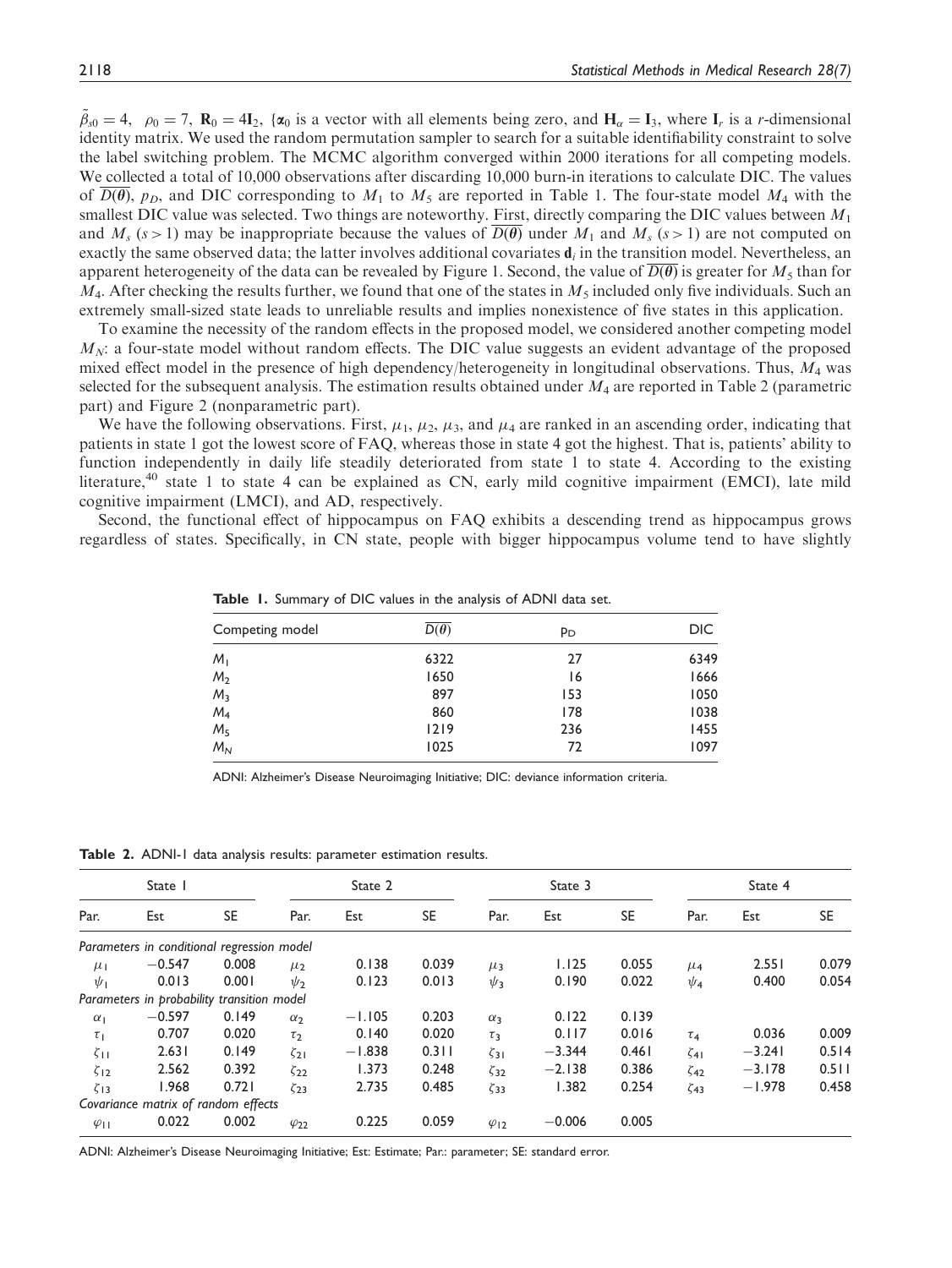

Figure 2. ADNI-1 data analysis results: estimates of the unknown smooth functions. The solid curves represent the pointwise mean curves, and the dashed curves represent the 2.5%- and 97.5%-pointwise quantiles. Line  $y = 0$  has been shown on each picture by red dot-dash to illustrate the range of significant effect for each variable.

better memory. This finding is in line with the common sense that hippocampus plays an important role in the consolidation of information from short-term memory to long-term memory. In EMCI, LMCI, and AD states, the descending trend of the functional effect of hippocampus on FAQ becomes much more pronounced, implying that atrophy in hippocampal volume increasingly impairs patients' cognitive ability during the progression of  $EMCI-LMCI-AD$ . The published reports<sup>37–39</sup> also indicate that the volume loss of the hippocampus is greatly associated with clinical dementia.

Third, the effect of age on FAQ is nonsignificant in CN, EMCI, and LMCI states, implying that age affects cognitive function mainly in AD state. Elderly AD patients (say, over 85 years old) suffer from more increasing neurodegeneration than relatively young patients. Such age effect was also discovered by previous studies.<sup>41,42</sup>

Fourth, in the transition model, APOE- $\varepsilon$ 4 alleles have negative effects on the probability of transitioning from a state to a better one, indicating that APOE- $\epsilon$ 4 alleles are important risk factors for the development of AD. This result agrees with those obtained by previous studies.<sup>43</sup> However, the effect of gender on the transition probability is inapparent.

Fifth, the variances of the two random effects are significant, reconfirming the necessity of the random effects proposed. However, the covariance between the two random effects is nonsignificant, showing that some omitted clinical or genetic indicators influenced outcomes of the observation process or probabilities of the transition process but did not affect the two processes simultaneously.

Moreover, we estimated the hidden states of all patients at four time points based on equation (11). Around 98.1% posterior transition patterns are from a state to a severer one, which is in line with the common knowledge of irreversibility of AD. Table 3 reports patients' estimated hidden states and their diagnosed status by doctors. For CN, LMCI, and AD states, a majority of the estimated states are consistent with those diagnosed by doctors. For EMCI state, however, 809 (65%) EMCI patients diagnosed by doctors were classified into CN state by our procedure. Such vague demarcation between CN and EMCI was also found and discussed in the literature (e.g., Petersen $44$ ).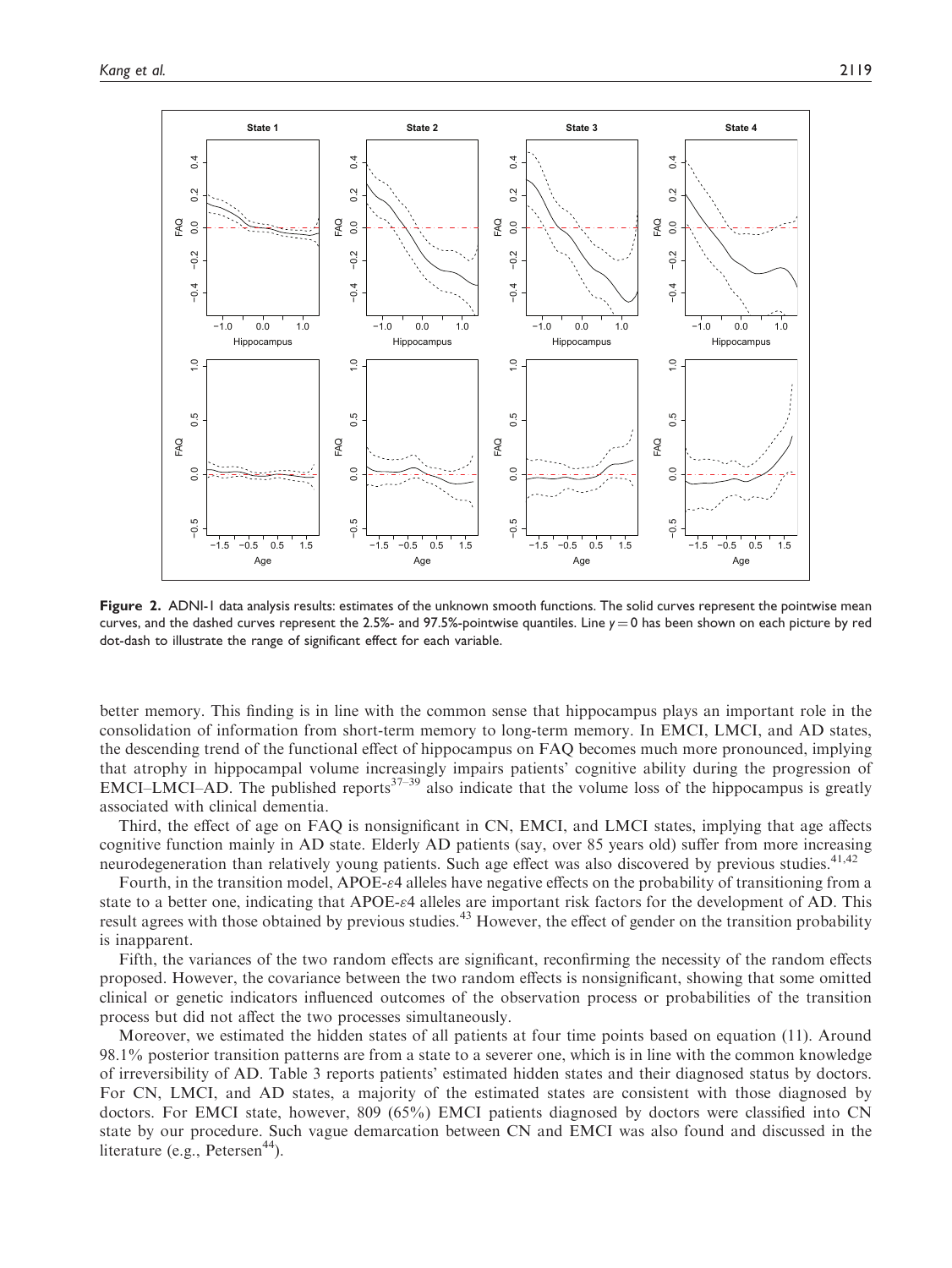| <b>Estimates</b> |           |             |             |     |       |  |  |  |  |
|------------------|-----------|-------------|-------------|-----|-------|--|--|--|--|
| Diagnosis        | <b>CN</b> | <b>EMCI</b> | <b>LMCI</b> | AD. | Total |  |  |  |  |
| <b>CN</b>        | 839       | 21          |             | 0   | 862   |  |  |  |  |
| <b>EMCI</b>      | 809       | 266         | 147         | 21  | 1243  |  |  |  |  |
| <b>LMCI</b>      |           | 21          | 46          | 16  | 90    |  |  |  |  |
| AD               | 18        | 54          | 116         | 149 | 337   |  |  |  |  |
| Total            | 1673      | 362         | 311         | 186 | 2532  |  |  |  |  |

Table 3. ADNI data analysis results: estimated hidden states versus diagnosed status.

ADNI: Alzheimer's Disease Neuroimaging Initiative; CN: cognitive normal; EMCI: early mild cognitive impairment; LMCI: late mild cognitive impairment; AD: Alzheimer's disease.

# 5 Simulation study

We conduct Monte Carlo simulations to assess the empirical performance of the proposed method in estimation of the nonparametric functions and model parameters.

## 5.1 Model setup

We consider a model with four hidden states  $(S=4)$ , a continuous response  $y_{it}$ , three discrete covariates  $\mathbf{d}_{it} = (d_{it,1}, d_{it,2}, d_{it,3})^T$  (h=3) and two continuous covariates  $\mathbf{x}_{it} = (x_{it,1}, x_{it,2})^T$  (q=2) to mimic the scenario of the ADNI study. For  $i = 1, ..., 700$  and  $t = 1, ..., 9, d_{it,1}, d_{it,2}$ , and  $d_{it,3}$  are all generated from the Bernoulli distribution with the probability of success 0.5, and  $x_{it,1}$  and  $x_{it,2}$  are generated from  $U(-1, 1)$  and  $N(0, 1)$ , respectively. The conditional model is defined as

$$
[y_{it}|Z_{it} = s] = \mu_s + f_{s1}(x_{it,1}) + f_{s2}(x_{it,2}) + w_{i1} + \delta_{it}
$$
\n(13)

where  $f_{11}(x_{it,1}) = -1.185 + \exp(x_{it,1}), f_{12}(x_{it,2}) = \sin(1.5x_{it,2}) + x_{it,2}, f_{21}(x_{it,1}) = -0.04 - \log((1 + x_{it,1})/(1 - x_{it,1})),$  $f_{22}(x_{it,2}) = 0.125 + x_{it,2}^3$ ,  $f_{31}(x_{it,1}) = -0.8x_{it,1}$ ,  $f_{32}(x_{it,2}) = -0.175 + \cos(2x_{it,2}) + 0.5x_{it,2}$ ,  $f_{41}(x_{it,1}) = -x_{it,1}^3$  and  $f_{42}(x_{it,2}) = 0.05 + 1.5x_{it,2}$ .

The transition model is defined as

$$
logit(\vartheta_{itus}) = \zeta_{us} + \alpha_1 d_{it,1} + \alpha_2 d_{it,2} + \alpha_3 d_{it,3} + w_{i2}
$$
 (14)

The true population values of the unknown parameters are set as  $\mu = (\mu_1, \mu_2, \mu_3, \mu_4) = (-5, 1, 2, \mu_5)$  $1, 3, 7$ ,  $\tau = (\tau_1, \tau_2, \tau_3, \tau_4) = (0.27, 0.27, 0.23, 0.23), \zeta_{11} = \zeta_{21} = \zeta_{31} = \zeta_{41} = -1, \zeta_{12} = \zeta_{22} = \zeta_{32} = \zeta_{42} = -1/2,$  $\zeta_{13} = \zeta_{23} = \zeta_{33} = \zeta_{43} = 1/2$ ,  $\boldsymbol{\alpha} = (\alpha_1, \alpha_2, \alpha_3)^T = (-0.5, 0.5, 1)$ ,  $\boldsymbol{\psi} = (\psi_1, \psi_2, \psi_3, \psi_4) = (1, 0.64, 0.36, 0.25)$ , and  $\boldsymbol{\Phi}$  is a correlation matrix with off diagonal elements  $-0.5$ . Based on the above setup, we simulate 100 data sets for analysis.

## 5.2 Simulation results

We used a total of 24 equidistant knots to construct the cubic B-splines of the covariates. Again, the second-order random walk penalties were used for the Bayesian P-splines to estimate the unknown smooth functions. The prior inputs in equations (9) and (10) were assigned as follows:  $\mu_{s0} = \zeta_{u0} = \tau_{s0} = 0$ ,  $\sigma_{\mu s0} = \sigma_{\zeta 0}^2 = \sigma_{\tau 0}^2 = 1$ ,  $\tilde{\alpha}_{s0} = 9$ ,  $\tilde{\beta}_{s0} = 4$ ,  $\rho_0 = 7$ ,  $\mathbf{R}_0 = 4\mathbf{I}_2$ , and  $\alpha_0$  is a vector with all elements being zero, and  $\mathbf{H}_{\alpha} = \mathbf{I}_3$ . We conducted a few test runs to decide the number of burn-in iterations required for convergence and found that the MCMC algorithm converged within 2000 iterations. Therefore, we obtain Bayesian results using 10,000 observations after discarding 10,000 burn-in iterations. The performance of the Bayesian estimates is assessed through the bias (BIAS) and the root mean square errors (RMSE) between the Bayesian estimates and the true population values of the parameters.

Table 4 summarizes the result of parameter estimation based on the 100 data sets. The BIAS and RMSE for most of the parameters are close to zero, indicating a satisfactory performance of Bayesian estimation regarding the parametric part. Figure 3 depicts the averages of the pointwise posterior means of the nonparametric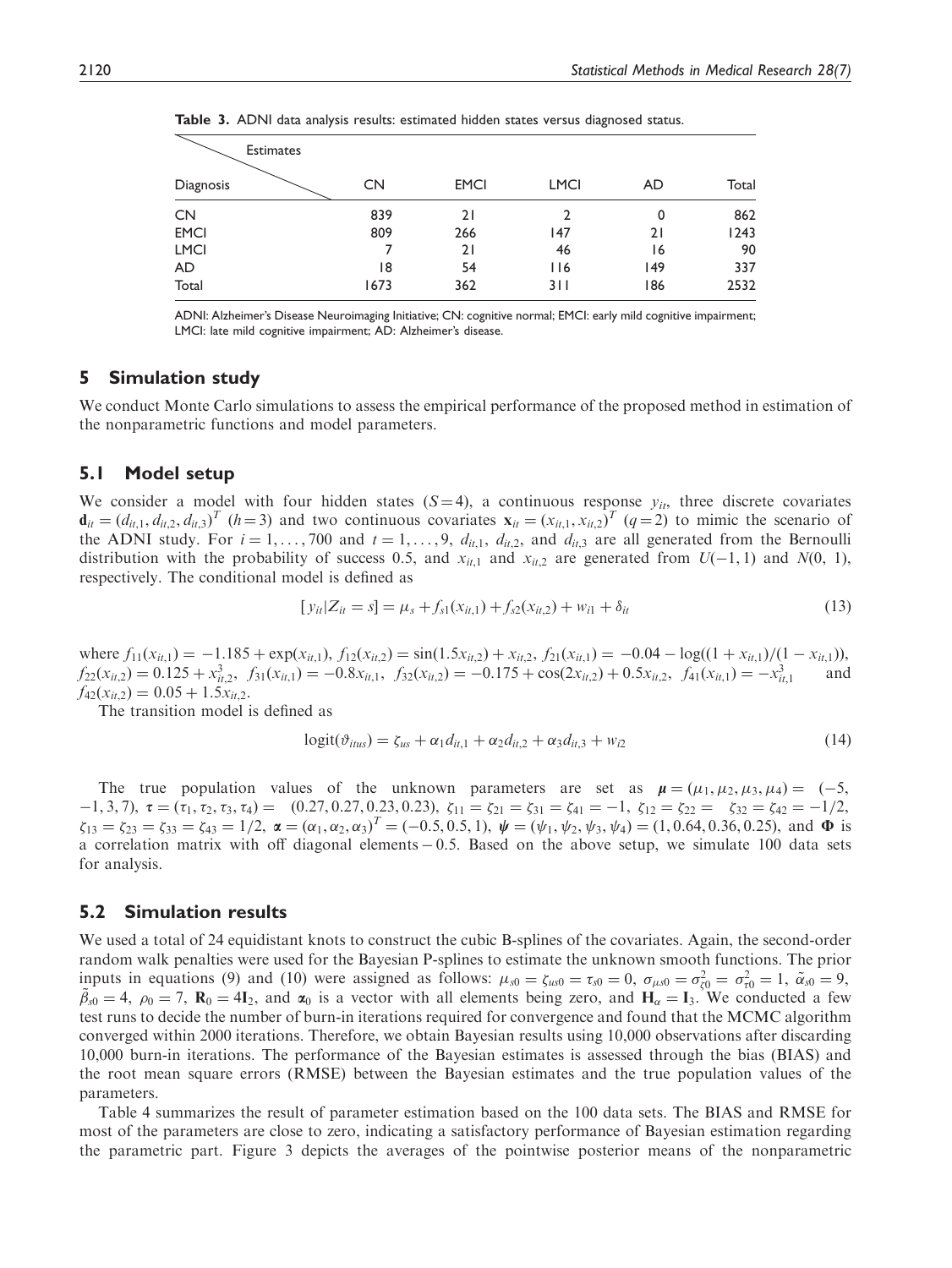functions, along with their 2.5%- and 97.5%- pointwise quantiles. The posterior means of the nonparametric functions are close to their true curves and all the ranges of the two pointwise quantiles are relatively small, indicating that the estimated functions can correctly recover the true functional relationships between the response and covariates. In this simulation, the average of the correct classification rates calculated through equation (11) based on the 100 data sets is 91%. Considering the complexity of proposed model, this result is satisfactory.

| State 1        |                                            |             |                | State 2     |             |                       |             | State 3     |                    | State 4     |             |  |
|----------------|--------------------------------------------|-------------|----------------|-------------|-------------|-----------------------|-------------|-------------|--------------------|-------------|-------------|--|
| Par.           | <b>BIAS</b>                                | <b>RMSE</b> | Par.           | <b>BIAS</b> | <b>RMSE</b> | Par.                  | <b>BIAS</b> | <b>RMSE</b> | Par.               | <b>BIAS</b> | <b>RMSE</b> |  |
|                | Parameters in conditional regression model |             |                |             |             |                       |             |             |                    |             |             |  |
| $\mu_{\rm I}$  | 0.014                                      | 0.058       | $\mu_2$        | $-0.011$    | 0.069       | $\mu_3$               | 0.012       | 0.156       | $\mu$ <sub>4</sub> | 0.018       | 0.126       |  |
| $\psi_1$       | 0.010                                      | 0.038       | $\psi_2$       | 0.042       | 0.076       | $\psi_3$              | 0.017       | 0.036       | $\psi_4$           | 0.010       | 0.031       |  |
|                | Parameters in probability transition model |             |                |             |             |                       |             |             |                    |             |             |  |
| $\alpha_1$     | $-0.041$                                   | 0.092       | $\alpha_2$     | 0.003       | 0.085       | $\alpha_3$            | $-0.022$    | 0.086       |                    |             |             |  |
| $\tau_1$       | 0.001                                      | 0.021       | $\tau_2$       | 0.006       | 0.021       | $\tau_3$              | $-0.003$    | 0.015       | $\tau_4$           | $-0.004$    | 0.017       |  |
| $\zeta_{11}$   | 0.047                                      | 0.109       | $\zeta_{21}$   | 0.062       | 0.120       | $\zeta$ <sub>31</sub> | 0.049       | 0.124       | $\zeta$ 41         | 0.040       | 0.122       |  |
| $\zeta_{12}$   | 0.047                                      | 0.115       | $\zeta_{22}$   | 0.066       | 0.133       | $\zeta_{32}$          | 0.034       | 0.116       | $\zeta_{42}$       | 0.031       | 0.115       |  |
| $\zeta_{13}$   | 0.023                                      | 0.152       | $\zeta_{23}$   | 0.048       | 0.156       | $\zeta_{33}$          | 0.050       | 0.130       | $\zeta$ 43         | 0.045       | 0.143       |  |
|                | Covariance matrix of random effects        |             |                |             |             |                       |             |             |                    |             |             |  |
| $\varphi_{11}$ | 0.077                                      | 0.111       | $\varphi_{22}$ | 0.027       | 0.061       | $\varphi_{12}$        | $-0.018$    | 0.098       |                    |             |             |  |

Table 4. Bayesian estimates of the parameters in the simulation study.

ADNI: Alzheimer's Disease Neuroimaging Initiative; Par.: parameter; RMSE: root mean square error.



Figure 3. Estimates of the unknown smooth functions in the simulation study: the solid curves represent the true curves, and the dashed curves represent the estimated posterior means and the 2.5%- and 97.5%-pointwise quantiles based on 100 replications, respectively.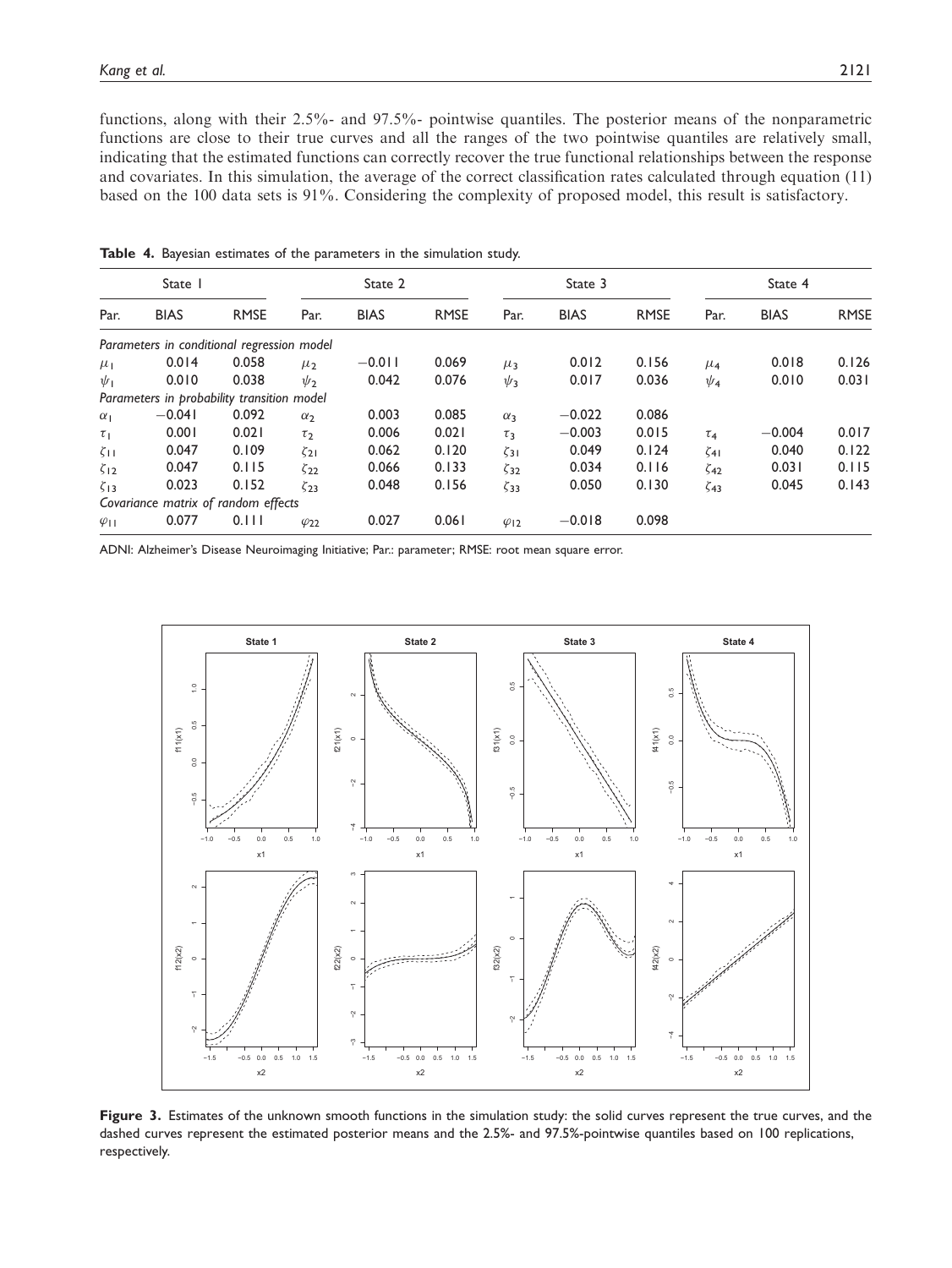To reveal the sensitivity of the Bayesian estimates to the input of priors, we disturbed the prior inputs as follows:  $\mu_{s0} = \zeta_{u s0} = \tau_{s0} = 2$ ,  $\sigma_{\mu s0} = \sigma_{\zeta 0}^2 = \sigma_{\tau 0}^2 = 2$ ,  $\tilde{\alpha}_{s0} = 3$ ,  $\tilde{\beta}_{s0} = 2$ ,  $\rho_0 = 4$ ,  $\mathbf{R}_0 = 2\mathbf{I}_2$ , and  $\alpha_0$  are vectors with all elements being two, and  $H_{\alpha} = 2I_3$ . The obtained results are similar and not reported.

The computer code for conducting the preceding analyses is written in R and is freely available at [www.sta.](www.sta.cuhk.edu.hk/xysong/codes/BHMMs) [cuhk.edu.hk/xysong/codes/BHMMs.](www.sta.cuhk.edu.hk/xysong/codes/BHMMs)

# 6 Discussion

The proposed model was developed and successfully applied to the ADNI data analysis. Although HMMs and their variants have already been extensively used for longitudinal data analysis, a majority of applications restrict analysis in a parametric framework. Nonetheless, examples of using HMMs to characterize the neurodegenerative states of AD pathology are not prevalent, especially in a semiparametric context. In this study, we extended parametric HMMs to accommodate the functional effects of hippocampus and age on cognitive decline across four neurodegenerative states. Our model incorporates correlated random effects to account for individual and/or contextual differences in the progression of cognitive decline and in between-state transition. As we demonstrated in the ADNI study, accounting for such differences can dramatically improve model fit, as evidenced by an apparent improvement in DIC value between models with and without random effects. In addition, the correlation between the random effects enhances the model capability of accommodating the situation where some omitted covariates influence both the state-dependent observation process and the hidden-state transition process. Another appealing feature of this study is that it implements a full Bayesian analysis along with efficient MCMC methods. The sampling-based Bayesian approach is not only applicable to the current parameter-rich model but also possesses potential to address highly complex problems with which huge challenges are confronted by ML-based procedures.

This study can be extended in several directions: First, we considered the nonparametric modeling only in the conditional model. Generalizing the parametric transition model to a semiparametric/nonparametric one can further enhance model flexibility and analytic power. However, the statistical analysis of such comprehensive models can be challenging because the computational burden and sample size often limit the complexity of candidate models. Thus, the feasibility of this extension requires further investigation. Second, in the application to the ADNI data set, a highly comprehensive characterization of cognitive function is to group the FAQ, Alzheimer's Disease Assessment Scale, and Mini-Mental State Examination into an integrated latent construct through multivariate techniques such as factor analysis. Finally, this study did not consider missing data. Given that missingness is very common in longitudinal settings, accommodation of missing responses and/or missing covariates in the context of the proposed model framework is both of scientific interest and of practical value. These advances certainly require substantial efforts for further investigation.

#### Acknowledgement

The authors thank the editor, the associate editor, and the two anonymous referees for their valuable comments, which substantially improved the paper.

#### Declaration of conflicting interests

The author(s) declared no potential conflicts of interest with respect to the research, authorship, and/or publication of this article.

#### Funding

The author(s) disclosed receipt of the following financial support for the research, authorship, and/or publication of this article: This research was supported by GRF grants 14303017 and 14601115 from the Research Grant Council of the Hong Kong Special Administrative Region and NSFC 11471277 from the National Natural Science Foundation of China.

#### Supplemental material

Supplemental material for this article is available online.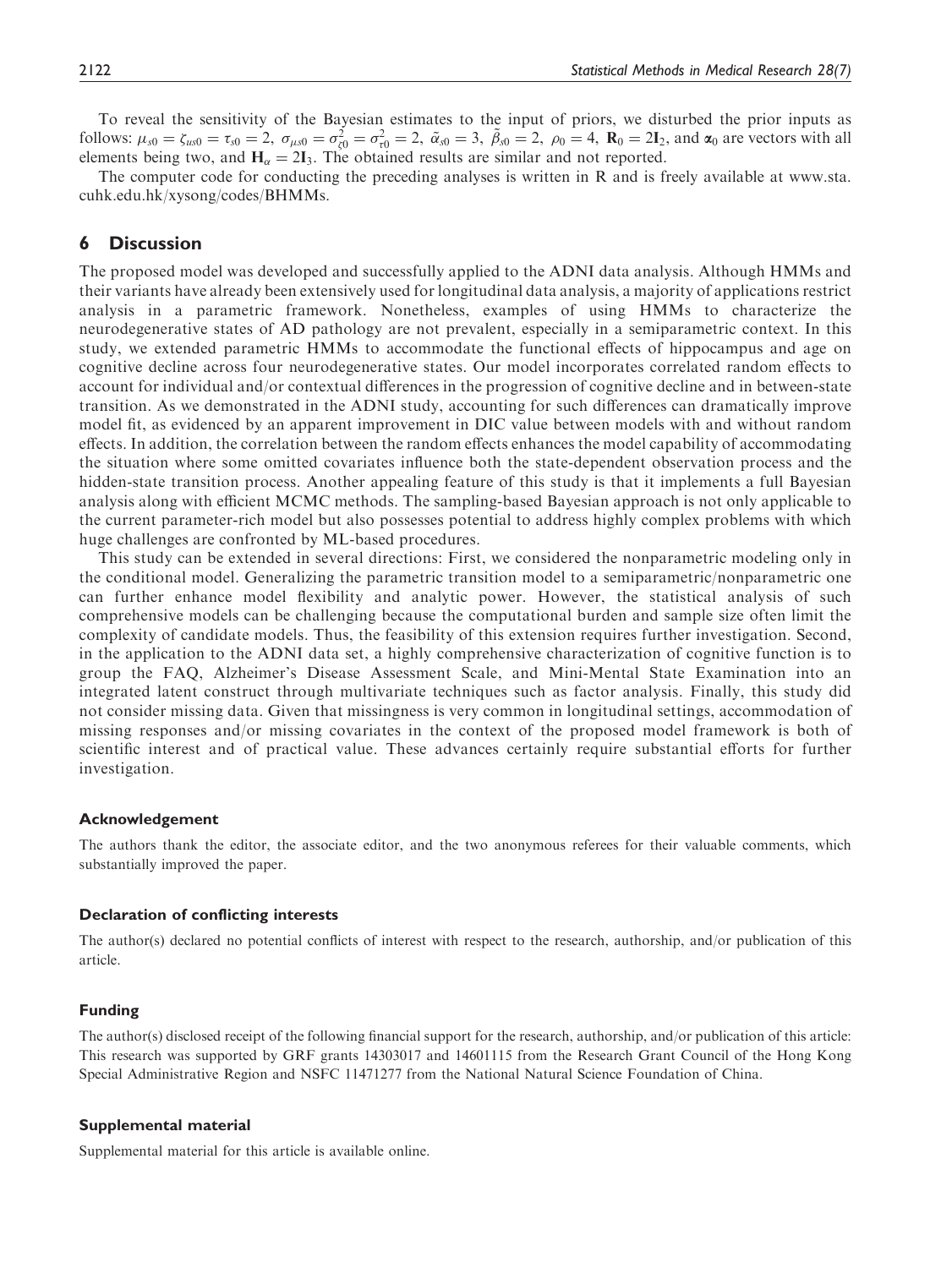#### **References**

- 1. Albert MS, DeKosky ST, Dickson D, et al. The diagnosis of mild cognitive impairment due to Alzheimers disease: recommendations from the National Institute on Aging-Alzheimers Association workgroups on diagnostic guidelines for Alzheimer's disease. Alzheimers Dement 2011; 7: 270–279.
- 2. Cappé O, Moulines E and Rydén T. Inference in hidden Markov models. New York: Springer, 2005.
- 3. Maruotti A. Mixed hidden Markov models for longitudinal data: an overview. Int Stat Rev 2011; 79: 427–454.
- 4. Bartolucci F, Farcomeni A and Pennoni F. Latent Markov models for longitudinal data. Florida: Chapman & Hall/CRC, Taylor and Francis Group, 2013.
- 5. Vermunt JK, Langeheine R and Böckenholt U. Latent Markov models with time-constant and time-varying covariates. J Educ Behav Stat 1999; 24: 178–205.
- 6. Scott SL, James GM and Sugar CA. Hidden Markov models for longitudinal comparisons. J Am Stat Assoc 2005; 100: 359–369.
- 7. Schmittmann VD, Dolan CV, van der Maas HL, et al. Discrete latent Markov models for normally distributed response data. Multivariate Behav Res 2005; 40: 461–488.
- 8. Bartolucci F and Farcomeni A. A multivariate extension of the dynamic logit model for longitudinal data based on a latent Markov heterogeneity structure. J Am Stat Assoc 2009; 104: 816-831.
- 9. Chow SM, Grimm KJ, Filteau G, et al. Regime-switching bivariate dual change score model. Multivariate Behav Res 2013; 48: 463–502.
- 10. Albert PS, McFarland HF, Smith ME, et al. Time series for modelling counts from a relapsingremitting disease: application to modelling disease activity in multiple sclerosis. Stat Med 1994; 13: 453–466.
- 11. Altman RM and Petkau AJ. Application of hidden Markov models to multiple sclerosis lesion count data. Stat Med 2005; 24: 2335–2344.
- 12. Altman RM. Mixed hidden Markov models. J Am Stat Assoc 2007; 102: 201–210.
- 13. Ip E, Zhang Q, Rejeski J, et al. Partially ordered mixed hidden Markov model for the disablement process of older adults. J Am Stat Assoc 2013; 108: 370–384.
- 14. Song XY, Xia YM and Zhu HT. Hidden Markov latent variable models with multivariate longitudinal data. Biometrics 2017; 73: 313–323.
- 15. Yau C, Papaspiliopoulos O, Roberts GO, et al. Bayesian nonparametric hidden Markov models with application to the analysis of copy-number-variation in mammalian genomes. J R Stat Soc Ser B 2011; 73: 37–57.
- 16. Wulfsohn MS and Tsiatis AA. A joint model for survival and longitudinal data measured with error. Biometrics 1997; 53: 330–339.
- 17. Chi YY and Ibrahim JG. Regime-switching bivariate dual change score model. Biometrics 2006; 62: 432–445.
- 18. Scott SL. Bayesian methods for hidden Markov models: recursive computing in the 21st century. J Am Stat Assoc 2002; 97: 337–351.
- 19. Johnson MJ and Willsky AS. Bayesian nonparametric hidden semi-Markov Models. J Mach Learn Res 2013; 14: 673–701.
- 20. Agresti A. Categorical data analysis. New York: John Wiley & Sons, 2002.
- 21. Panagiotelis A and Smith M. Bayesian identification, selection and estimation of semiparametric functions in highdimensional additive models. *J Econom* 2008; 143: 291-316.
- 22. Song XY and Lu ZH. Semiparametric latent variable models with Bayesian P-splines. J Comput Graph Stat 2010; 19: 590–608.
- 23. Congdon P. Bayesian models for categorical data. Chichester: Wiley, 2005.
- 24. Hedeker D and Gibbons RD. Longitudinal data analysis. New Jersey: Wiley, 2006.
- 25. Song XY and Lee SY. Model comparison of generalized linear mixed models. Stat Med 2006; 25: 1685–1698.
- 26. Frühwirth-Schnatter S. Markov chain Monte Carlo estimation of classical and dynamic switching and mixture models. J Am Stat Assoc 2001; 96: 194–209.
- 27. Berry SM, Carroll RJ and Ruppert D. Bayesian smoothing and regression splines for measurement error problems. J Am Stat Assoc 2002; 97: 160–169.
- 28. Lang S and Brezger A. Bayesian P-splines. J Comput Graph Stat 2004; 13: 183–212.
- 29. Fahrmeir L and Raach A. A Bayesian semiparametric latent variable model for mixed responses. Psychometrika 2007; 72: 327–346.
- 30. De Boor C. A practical guide to splines, Rev. ed. New York: Springer-Verlag, 2001.
- 31. Eilers PHC and Marx BD. Flexible smoothing with B-splines and penalties. Stat Sci 1996; 11: 89–121.
- 32. Metropolis N, Rosenbluth AW, Rosenbluth MN, et al. Equations of state calculations by fast computing machine. J Chem *Phys* 1953; **21**: 1087–1091.
- 33. Hastings WK. Monte Carlo sampling methods using Markov chains and their applications. Biometrika 1970; 57: 97–109.
- 34. Celeux G, Forbes F, Robert CP, et al. Deviance information criteria for missing data models. Bayesian Anal 2006; 1: 651–674.
- 35. Spiegelhalter DJ, Best NG, Carlin BP, et al. Bayesian measures of model complexity and fit (with discussion). J R Stat Soc Ser B 2002; 64: 583-639.